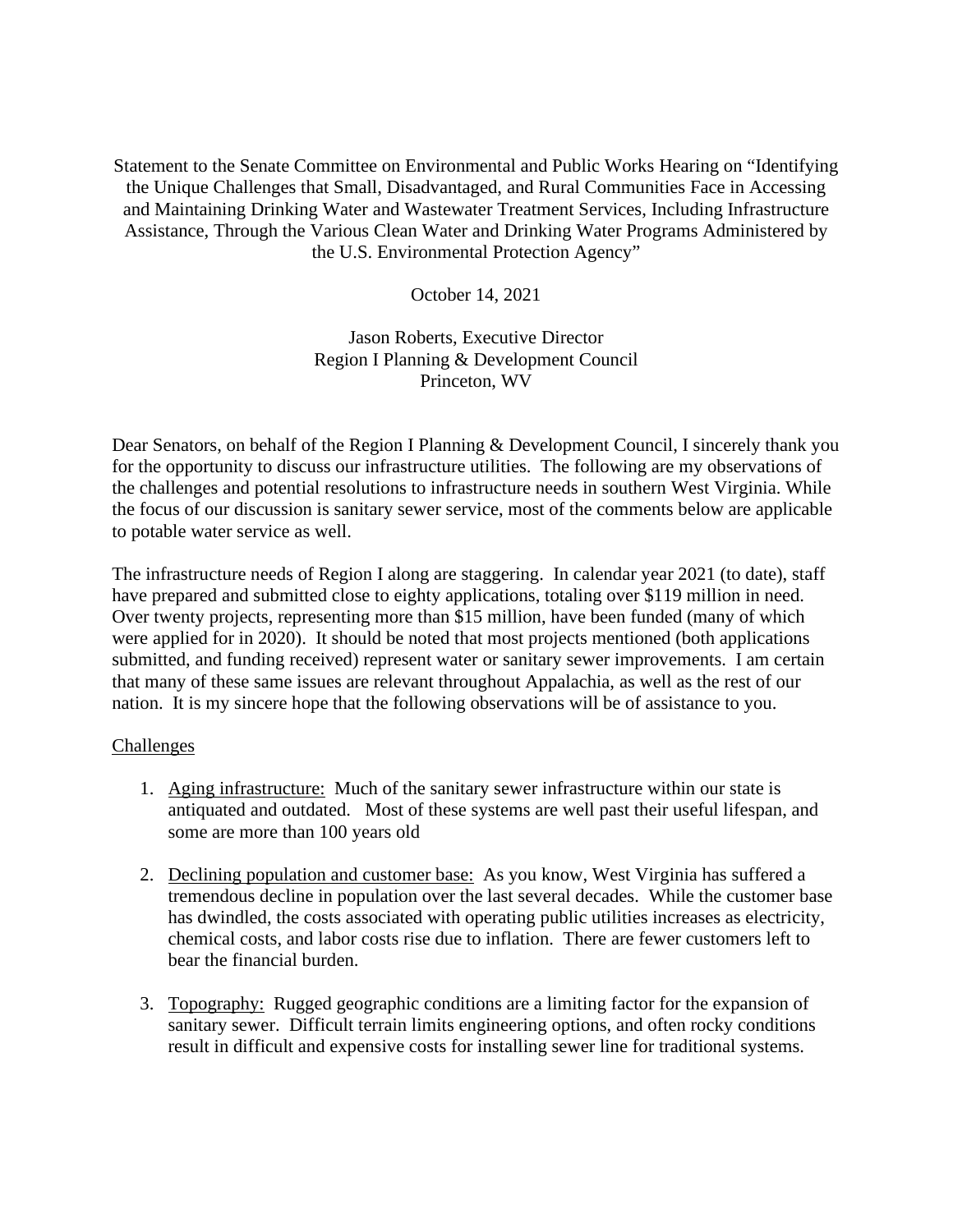- 4. Artificially-low rates: Many public systems refuse to raise utility rates. They do this with the mindset that they are helping their customers. They are harming the overall viability of the community by depriving themselves of the revenue necessary to properly operate and maintain the system. Unfortunately, when systems experience catastrophic failure, they do not have the capital reserves required to remedy the situation. The utility must then rely on state and/or federal emergency funding to remediate the issue and resume operations in a timely manner. This is not fair to the funding agencies, nor to the political leaders that are thrust into the spotlight and pressured to provide "quick fix" money.
- 5. Lack of system mapping/no institutional knowledge: Adequate knowledge of the system and its assets is essential to proper maintenance, expansion, and repair. Many public utilities have no documented mapping; mental information is all contained within one or two veteran operators. If these operators retire, pass away, or leave unexpectedly then all that institutional knowledge disappears as well.
- 6. Lack of incoming workforce: There is a dearth of new operators and workforce coming online to work for these utilities. Often, new operators will work for a small utility, then leave for a more financially lucrative opportunity at a larger system after receiving the necessary credentials.
- 7. Lack of technologies: Both the leadership and the workforce of many utilities remain antiquated in their technologies, if they have any at all. For many sewer systems there is no integration of technology to improve management and operational efficiencies. A perfect example of this is how many utilities have failed to adopt virtual meeting practices and equipment during the COVID pandemic. Many municipalities and public service districts continue to insist on meeting in person, even though CARES act funding was widely available for the purchase of audio/visual equipment and software. Aside from the public health aspects of utilizing remote technology, utilities would benefit extremely from conducting meetings virtually. This methodology should be utilized regardless of any public health crises; conducting meetings virtually drastically reduces project costs by eliminating expensive travel fees and hourly charges for professional services such as engineers, legal counsel, accountants, and project administrators.

## Possible Solutions

- 1. Regionalization: Many utilities are simply too small to operate efficiently given their dwindling customer base. These small, inefficient systems should be merged into a larger utility to realize the economies of scale.
- 2. Utilization of non-traditional systems: Many project areas are too small, too distant, or traverse terrain too rough to be viable for conventional sewer systems. In these situations, the utilization of non-traditional, de-centralized sewer systems provide one possible solution. Similarly, many sewage treatment plants require a certain level of use to operate efficiently. Dropping below that results in operational inefficiencies. Having de-centralized systems that a community can "walk away from" as populations decline means that there is no additional stress added to the main utility.